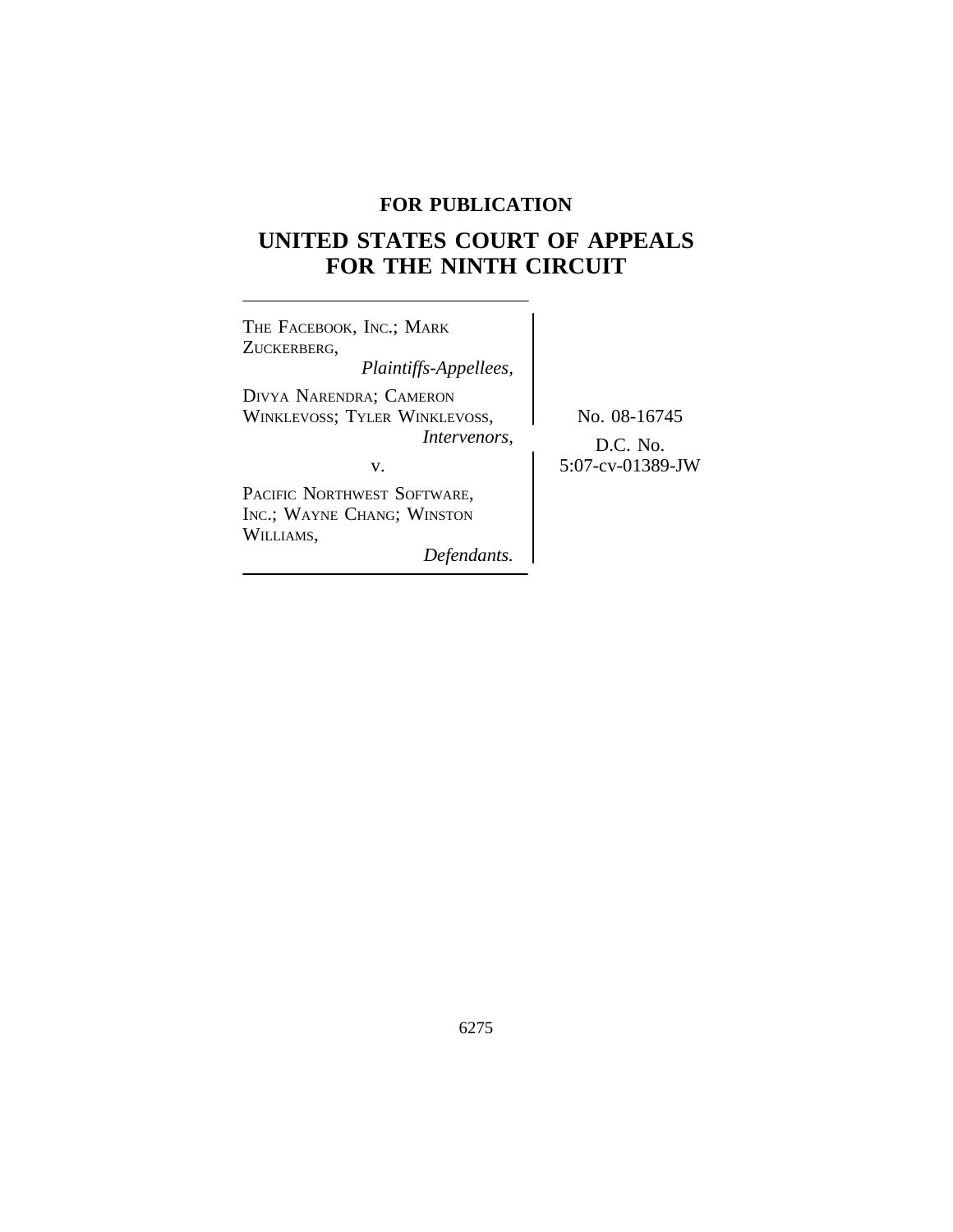<sup>T</sup>HE FACEBOOK, INC.; MARK ZUCKERBERG, *Plaintiffs-Appellees,* v. CONNECTU, INC., FKA ConnectU, LLC, *Defendant-Appellee,* No. 08-16873 and  $D.C. No.$ <br> $5:07$ -cv-01389-JW CAMERON WINKLEVOSS; TYLER WINKLEVOSS; DIVYA NARENDRA, *Defendants-Appellants,* and PACIFIC NORTHWEST SOFTWARE, INC.; WAYNE CHANG; WINSTON WILLIAMS, *Defendants.*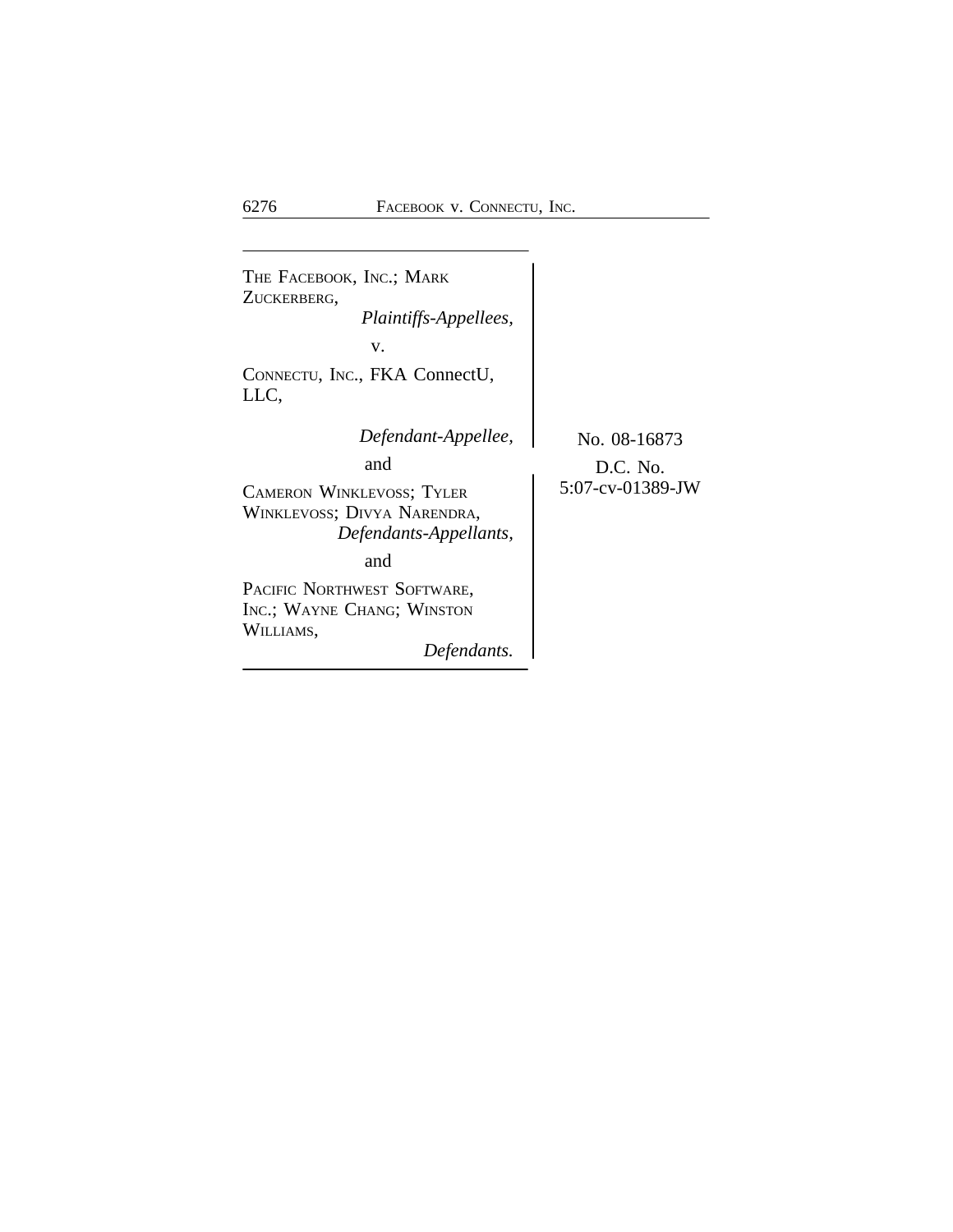

Appeal from the United States District Court for the Northern District of California James Ware, District Judge, Presiding

Argued and Submitted January 11, 2011—San Francisco, California

> Filed April 11, 2011 Amended May 16, 2011

Before: Alex Kozinski, Chief Judge, J. Clifford Wallace and Barry G. Silverman, Circuit Judges.

Opinion by Chief Judge Kozinski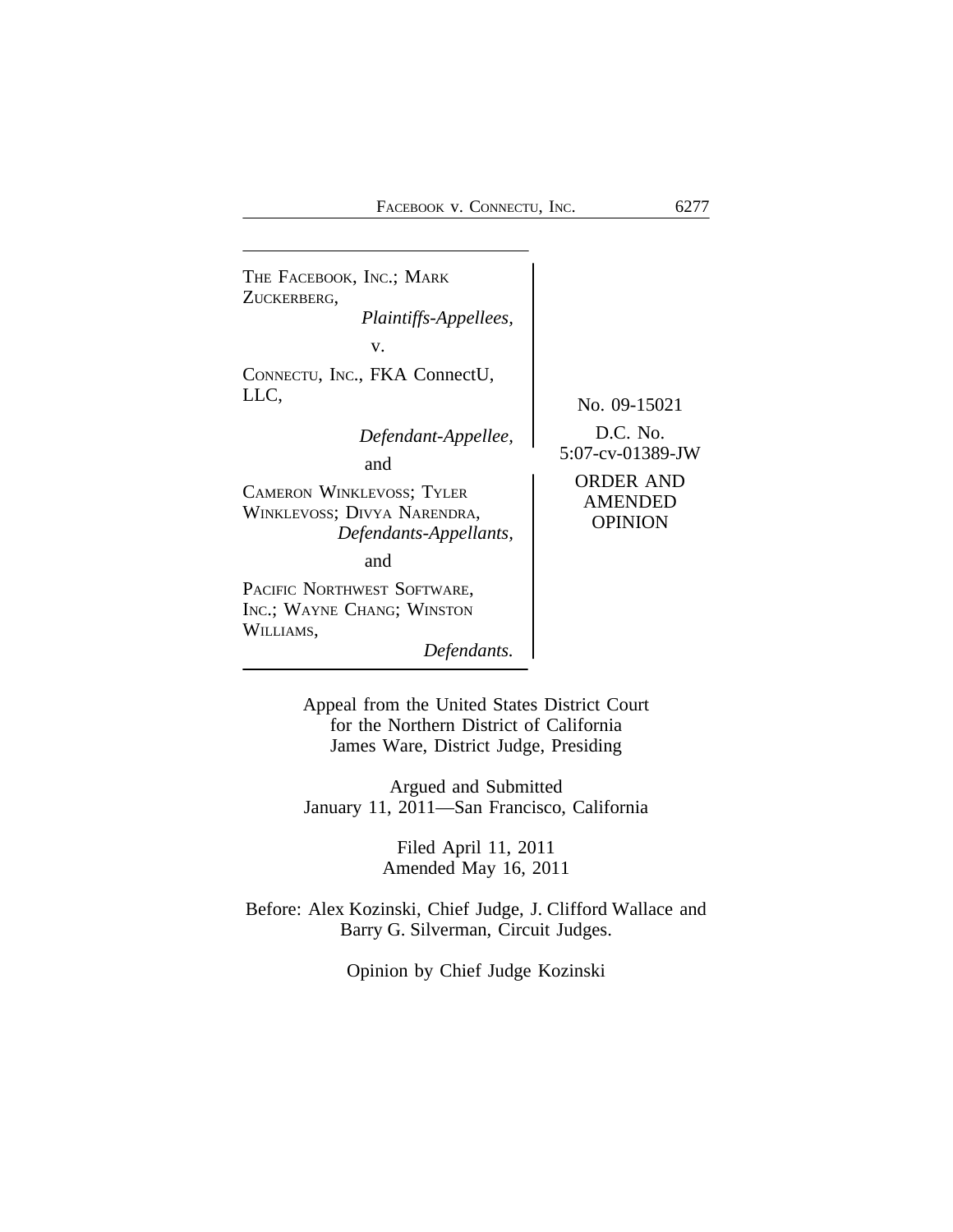## **COUNSEL**

Jerome B. Falk (argued), Sean M. SeLegue, John P. Duchemin, Shaudy Danaye-Elmi and Noah S. Rosenthal, Howard Rice Nemerovski Canady Falk & Rabkin, San Francisco, California, for the defendants-appellants-crossappellees.

E. Joshua Rosenkranz (argued), Orrick, Herrington & Sutcliffe LLP, New York, NY; I. Neel Chatterjee, Monte Cooper and Theresa A. Sutton, Orrick, Herrington & Sutcliffe LLP, Menlo Park, California; and Theodore W. Ullyot and Colin S. Stretch, Facebook, Inc., Palo Alto, California, for the plaintiffs-appellees.

James E. Towery, Alison P. Buchanan and Jill E. Fox, Hoge, Fenton, Jones & Appel, Inc., San Jose, California, for the defendant-appellee.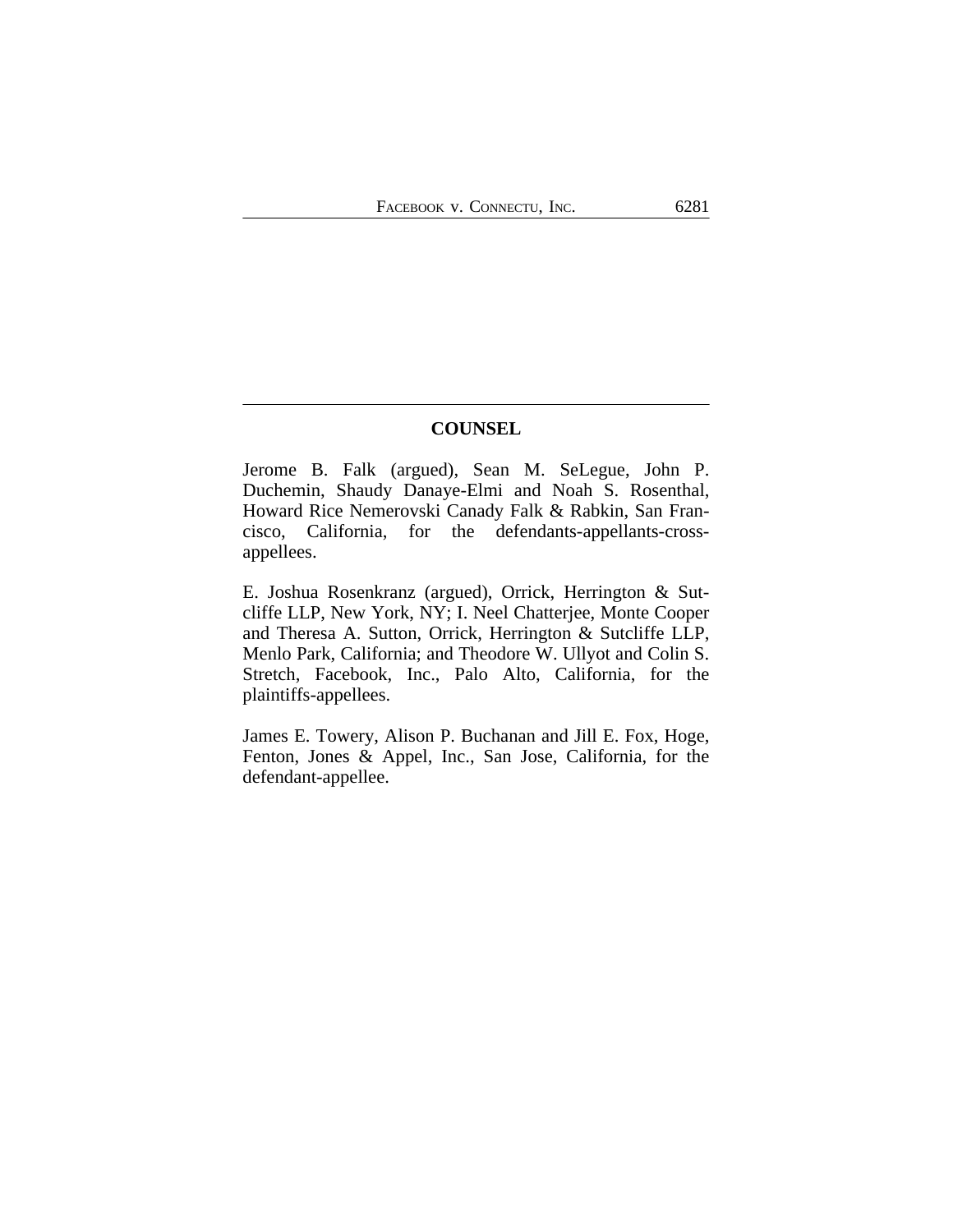#### **ORDER**

The opinion is amended as follows:

Page 4909,

Lines 20-24 Replace <The district court excluded this evidence under its Alternative Dispute Resolution (ADR) Local Rule 6-11, which it read to create a "privilege" for "evidence regarding the details of the parties' negotiations in their mediation."> with <The district court excluded this evidence under its Alternative Dispute Resolution (ADR) local rule on "confidential information," which it read to create a "privilege" for "evidence regarding the details of the parties' negotiations in their mediation." A local rule, like any court order, can impose a duty of confidentiality as to any aspect of litigation, including mediation. *See* N.D. Cal. ADR L.R. 6-12(a); *see also* 28 U.S.C. § 652(d).>

The petition for rehearing en banc is denied. *See* Fed. R. App. P. 35, 40. No further petitions for rehearing or rehearing en banc may be filed.

#### **OPINION**

#### KOZINSKI, Chief Judge:

Cameron Winklevoss, Tyler Winklevoss and Divya Narendra (the Winklevosses) claim that Mark Zuckerberg stole the idea for Facebook (the social networking site) from them. They sued Facebook and Zuckerberg (Facebook) in Massachusetts. Facebook countersued them and their competing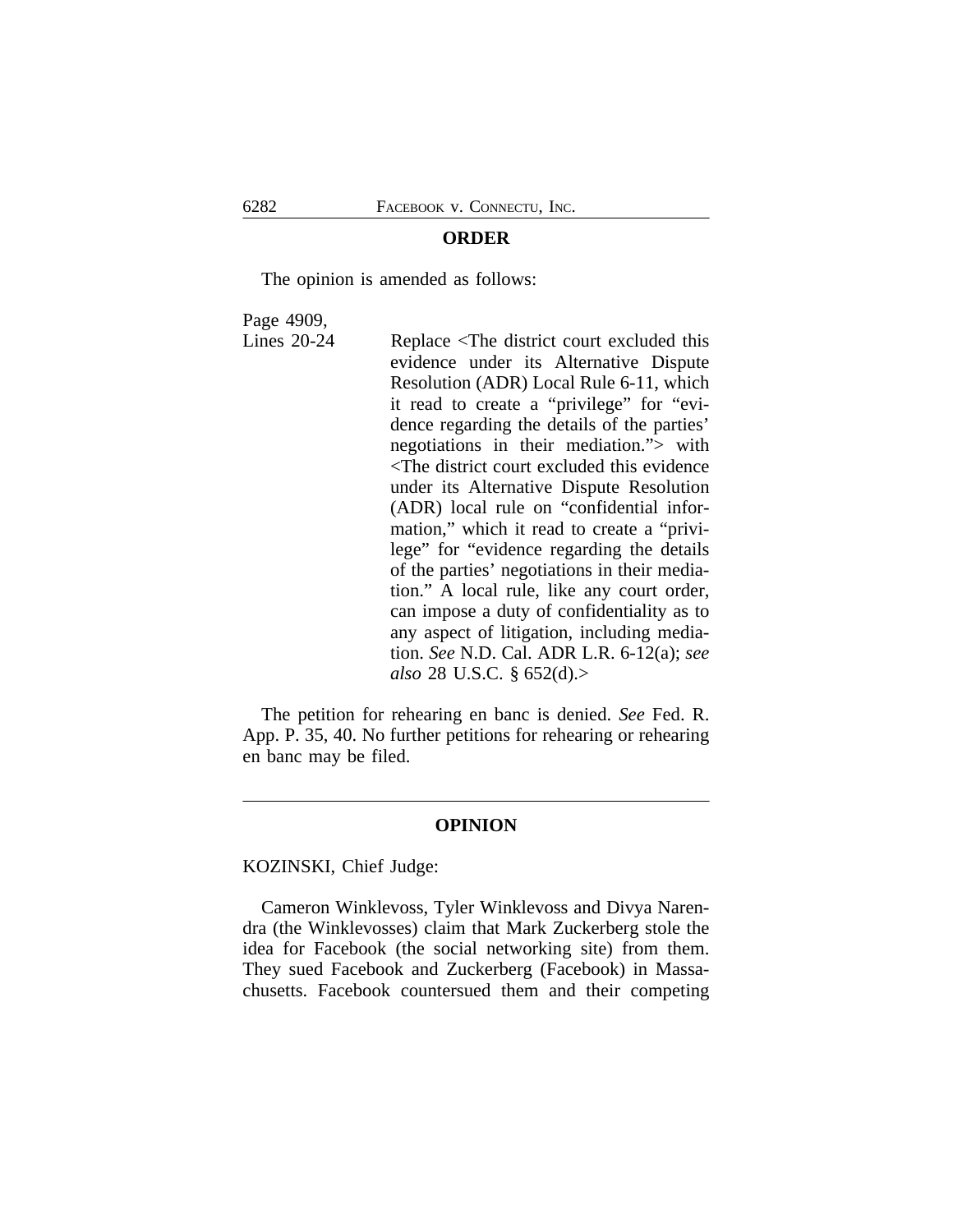social networking site, ConnectU, in California, alleging that the Winklevosses and ConnectU hacked into Facebook to purloin user data, and tried to steal users by spamming them. The ensuing litigation involved several other parties and gave bread to many lawyers, but the details are not particularly relevant here.

The district court in California eventually dismissed the Winklevosses from that case for lack of personal jurisdiction. It then ordered the parties to mediate their dispute. The mediation session included ConnectU, Facebook and the Winklevosses so that the parties could reach a global settlement. Before mediation began, the participants signed a Confidentiality Agreement stipulating that all statements made during mediation were privileged, non-discoverable and inadmissible "in any arbitral, judicial, or other proceeding."

After a day of negotiations, ConnectU, Facebook and the Winklevosses signed a handwritten, one-and-a-third page "Term Sheet & Settlement Agreement" (the Settlement Agreement). The Winklevosses agreed to give up ConnectU in exchange for cash and a piece of Facebook. The parties stipulated that the Settlement Agreement was "confidential," "binding" and "may be submitted into evidence to enforce [it]." The Settlement Agreement also purported to end all disputes between the parties.

The settlement fell apart during negotiations over the form of the final deal documents, and Facebook filed a motion with the district court seeking to enforce it. ConnectU argued that the Settlement Agreement was unenforceable because it lacked material terms and had been procured by fraud. The district court found the Settlement Agreement enforceable and ordered the Winklevosses to transfer all ConnectU shares to Facebook. This had the effect of moving ConnectU from the Winklevosses' to Facebook's side of the case.

The Winklevosses appeal.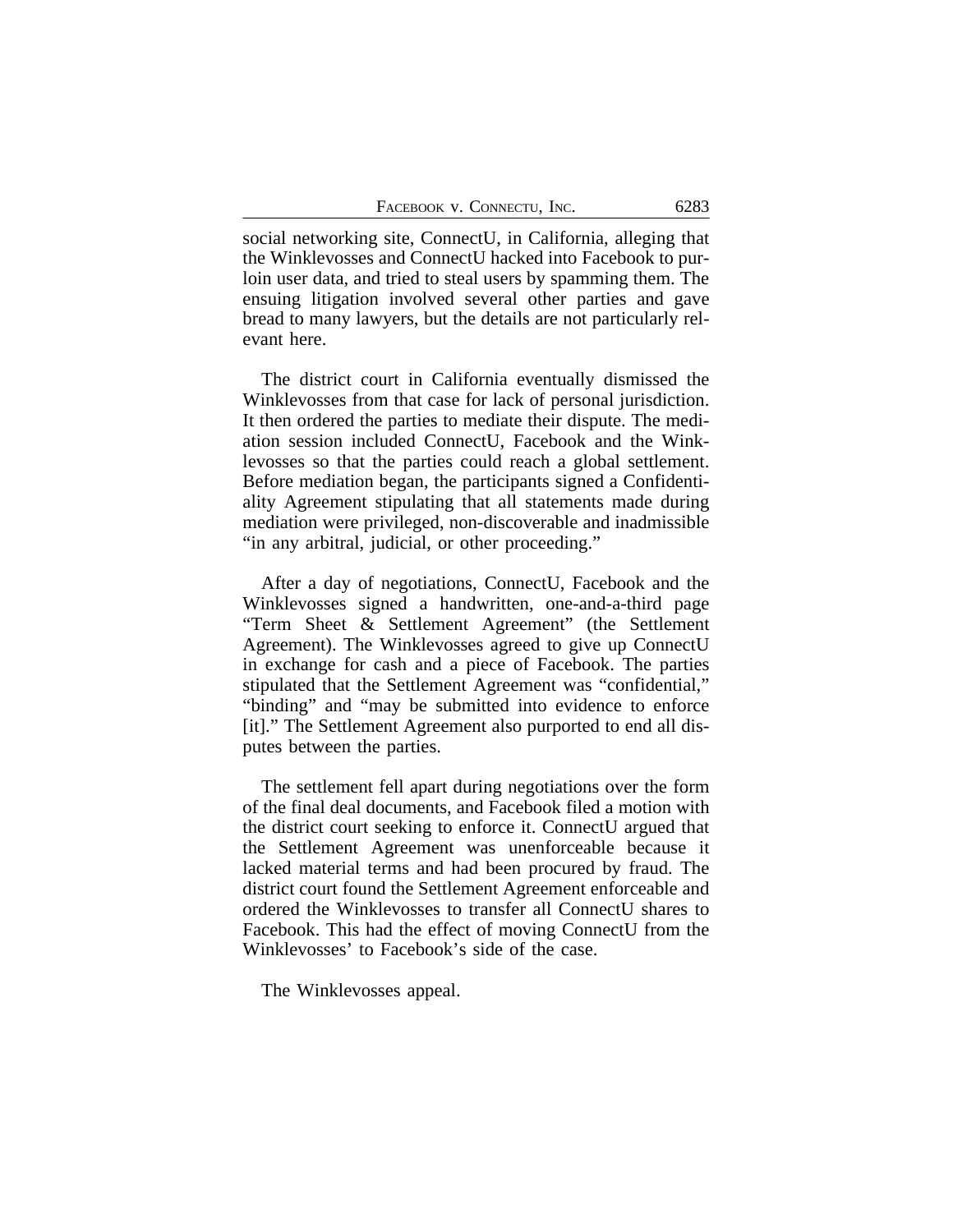**A.** Because ConnectU switched sides, it no longer had any interest in appealing the district court's order. The Winklevosses sought to intervene after the district court entered judgment enforcing the Settlement Agreement. The court denied the motion as unnecessary, holding that they were "already parties to the[ ] proceedings to enforce the Settlement Agreement" and "may appeal that Judgment." In fact, the Winklevosses had earlier been dismissed from the case. But, by ruling that they were "already" parties, the district court implicitly granted them intervention nunc pro tunc. *See Beckman Indus., Inc.* v. *Int'l Ins. Co.*, 966 F.2d 470, 474-75 (9th Cir. 1992). They therefore have standing to appeal. *See Marino* v. *Ortiz*, 484 U.S. 301, 304 (1988) ("[T]hose [litigants who] properly become parties[ ] may appeal an adverse judgment . . . .").

**B.** The Settlement Agreement envisioned that Facebook would acquire all of ConnectU's shares in exchange for cash and a percentage of Facebook's common stock. The parties also agreed to grant each other "mutual releases as broad as possible," and the Winklevosses represented and warranted that "[t]hey have no further right to assert against Facebook" and "no further claims against Facebook & its related parties."

Facebook moved to enforce the Settlement Agreement, and also asked the district court to order ConnectU and the Winklevosses to sign more than 130 pages of documents, including a Stock Purchase Agreement, a ConnectU Stockholders Agreement and a Confidential Mutual Release Agreement. Facebook's deal lawyers claimed that the terms in these documents were "required to finalize" the Settlement Agreement, and its expert dutifully opined that they were "typical of acquisition documents."

**[1]** The Winklevosses argue that if these terms really are "required" and "typical," then they must be material, and their absence from the Settlement Agreement renders it unenforceable. *See Weddington Prods., Inc.* v. *Flick*, 71 Cal. Rptr. 2d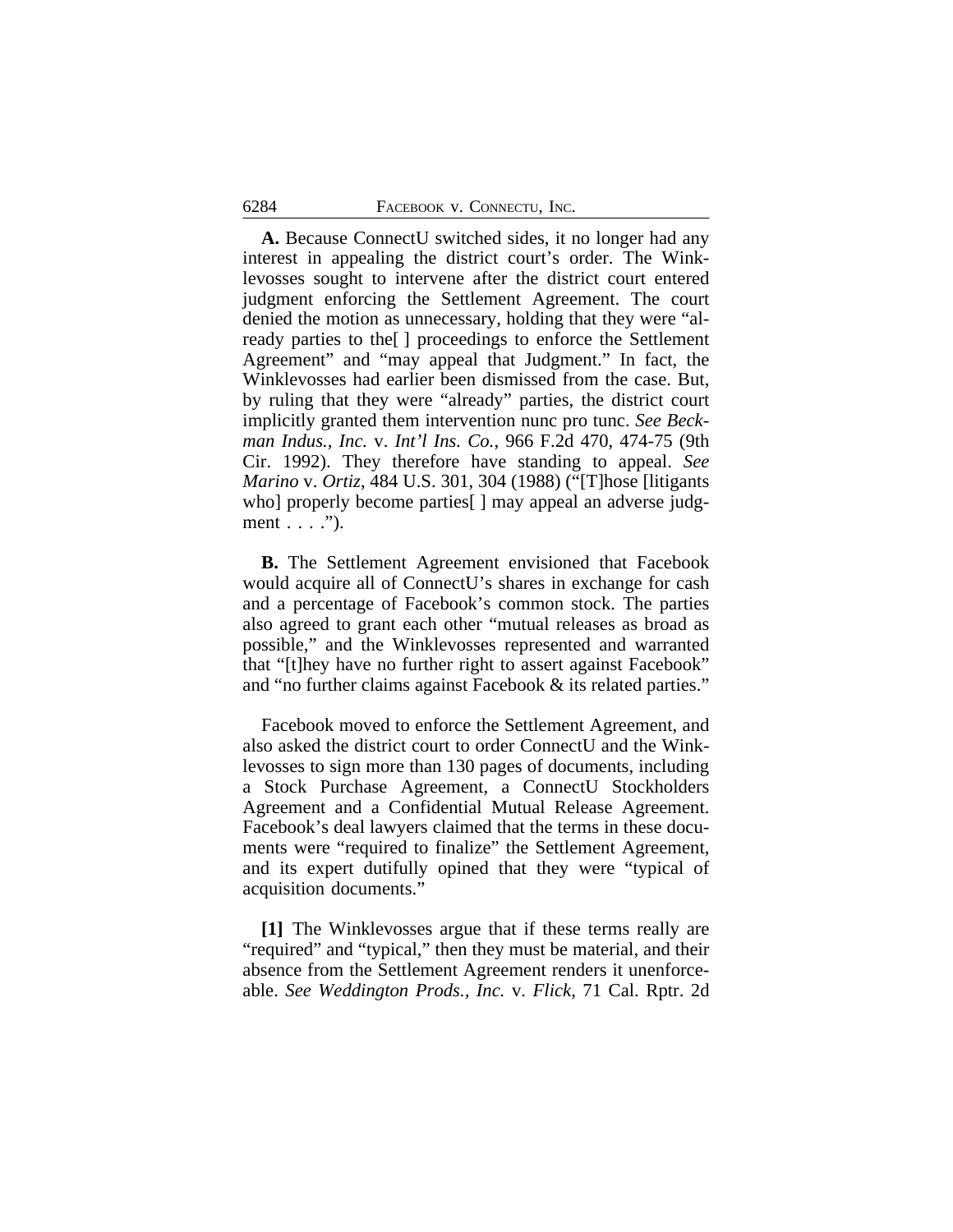265, 279-80 (Cal. Ct. App. 1998). But a term may be "material" in one of two ways: It may be a necessary term, without which there can be no contract; or, it may be an important term that affects the value of the bargain. Obviously, omission of the former would render the contract a nullity. *See Citizens Utils. Co.* v. *Wheeler*, 319 P.2d 763, 769-70 (Cal. Dist. Ct. App. 1958) (arms-length acquisition of a private company's shares couldn't proceed because price was omitted from the contract). But a contract that omits terms of the latter type is enforceable under California law, so long as the terms it does include are sufficiently definite for a court to determine whether a breach has occurred, order specific performance or award damages. *See Elite Show Servs., Inc.* v. *Staffpro, Inc.*, 14 Cal. Rptr. 3d 184, 188 (Cal. Ct. App. 2004); 1 B.E. Witkin, *Summary of California Law, Contracts* § 137 (10th ed. 2005) [hereinafter *Witkin on Contracts*]; *cf. Terry* v. *Conlan*, 33 Cal. Rptr. 3d 603, 612-13 (Cal. Ct. App. 2005). This is not a very demanding test, and the Settlement Agreement easily passes it: The parties agreed that Facebook would swallow up ConnectU, the Winklevosses would get cash and a small piece of Facebook, and both sides would stop fighting and get on with their lives.

**[2]** The Settlement Agreement even specifies how to fill in the "material" terms that the Winklevosses claim are missing from the deal:

*Facebook will determine* the form & documentation of the acquisition of ConnectU's shares [ ] consistent with a stock and cash for stock acquisition. (emphasis added).

California allows parties to delegate choices over terms, so long as the delegation is constrained by the rest of the contract and subject to the implied covenant of good faith and fair dealing. *See Cal. Lettuce Growers, Inc.* v. *Union Sugar Co.*, 289 P.2d 785, 791 (Cal. 1955); *see also* 1 *Witkin on Contracts* § 139. Delegation isn't necessary for a contract like the Settle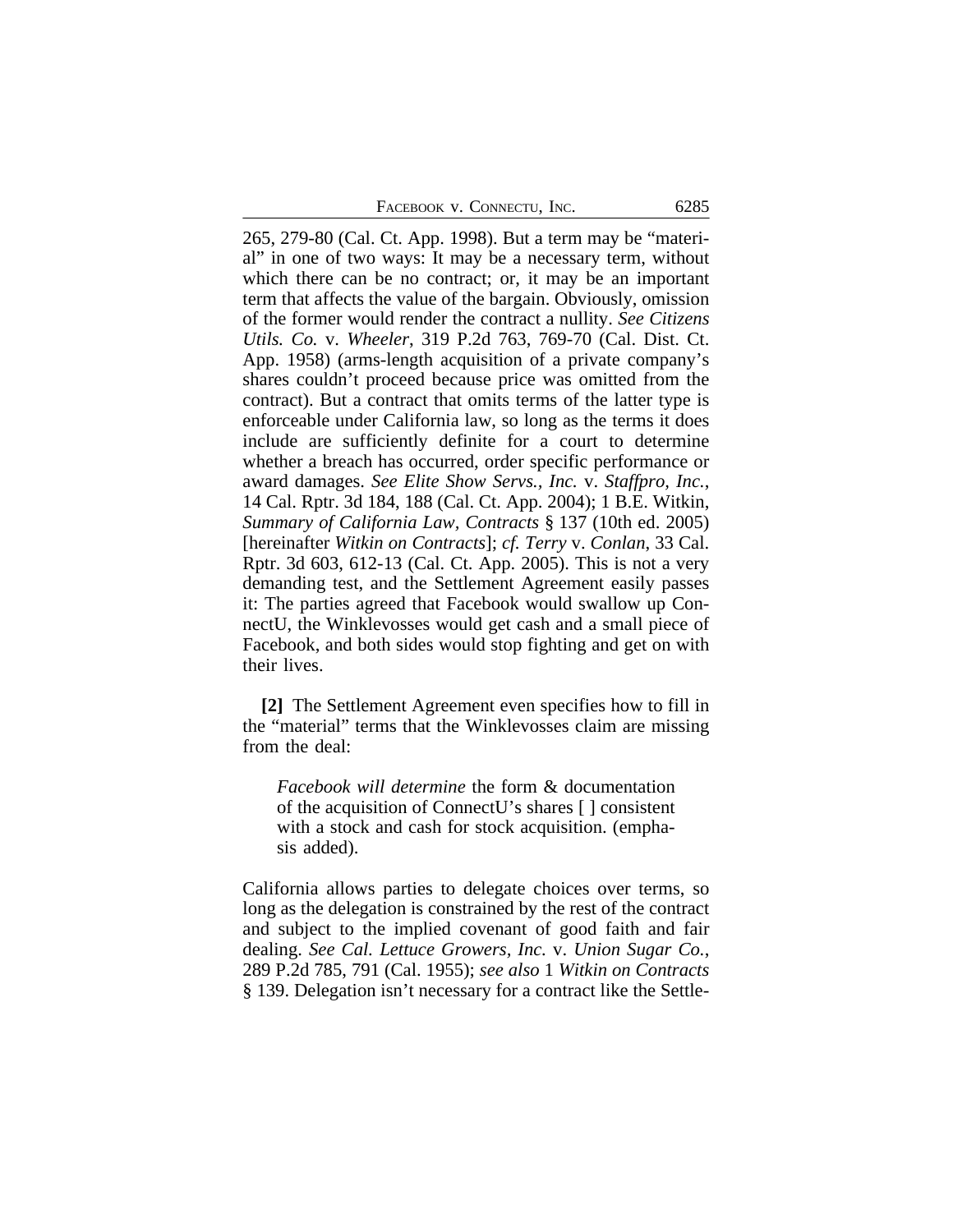ment Agreement to be enforceable, as the court may fill in missing terms by reference to the rest of the contract, extrinsic evidence and industry practice. *See* 1 *Witkin on Contracts* § 139; *Sterling* v. *Taylor*, 152 P.3d 420, 428-29 (Cal. 2007). But the clause quoted above leaves no doubt that the Winklevosses and Facebook meant to bind themselves and each other, even though everyone understood that some material aspects of the deal would be papered later.

**[3]** The Winklevosses' contractual delegation is valid because the Settlement Agreement obligates Facebook to draw up documents "consistent with a stock and cash for stock acquisition." And, if Facebook should draft terms that are unfair or oppressive, or that deprive the Winklevosses of the benefit of their bargain, the district court could reject them as a breach of the implied covenant of good faith and fair dealing. *See* 1 *Witkin on Contracts* § 798. The district court got it exactly right when it found the Settlement Agreement enforceable but refused to add the stack of documents drafted by Facebook's deal lawyers.

**C.** After signing the Settlement Agreement, Facebook notified the Winklevosses that an internal valuation prepared to comply with Section 409A of the tax code put the value of its common stock at \$8.88 per share. The Winklevosses argue that Facebook misled them into believing its shares were worth four times as much. Had they known about this valuation during the mediation, they claim, they would never have signed the Settlement Agreement. The Winklevosses charge Facebook with violating Rule 10b-5, and they seek rescission of the Settlement Agreement under Section 29(b) of the Securities Exchange Act of 1934 (the Exchange Act).

**[4]** Rule 10b-5 prohibits fraud, whether by commission or omission, "in connection with the purchase or sale of any security." 17 C.F.R. § 240.10b-5. We assume, without deciding, that a party negotiating an exchange of shares to settle a lawsuit could violate Rule 10b-5 by misstating or hiding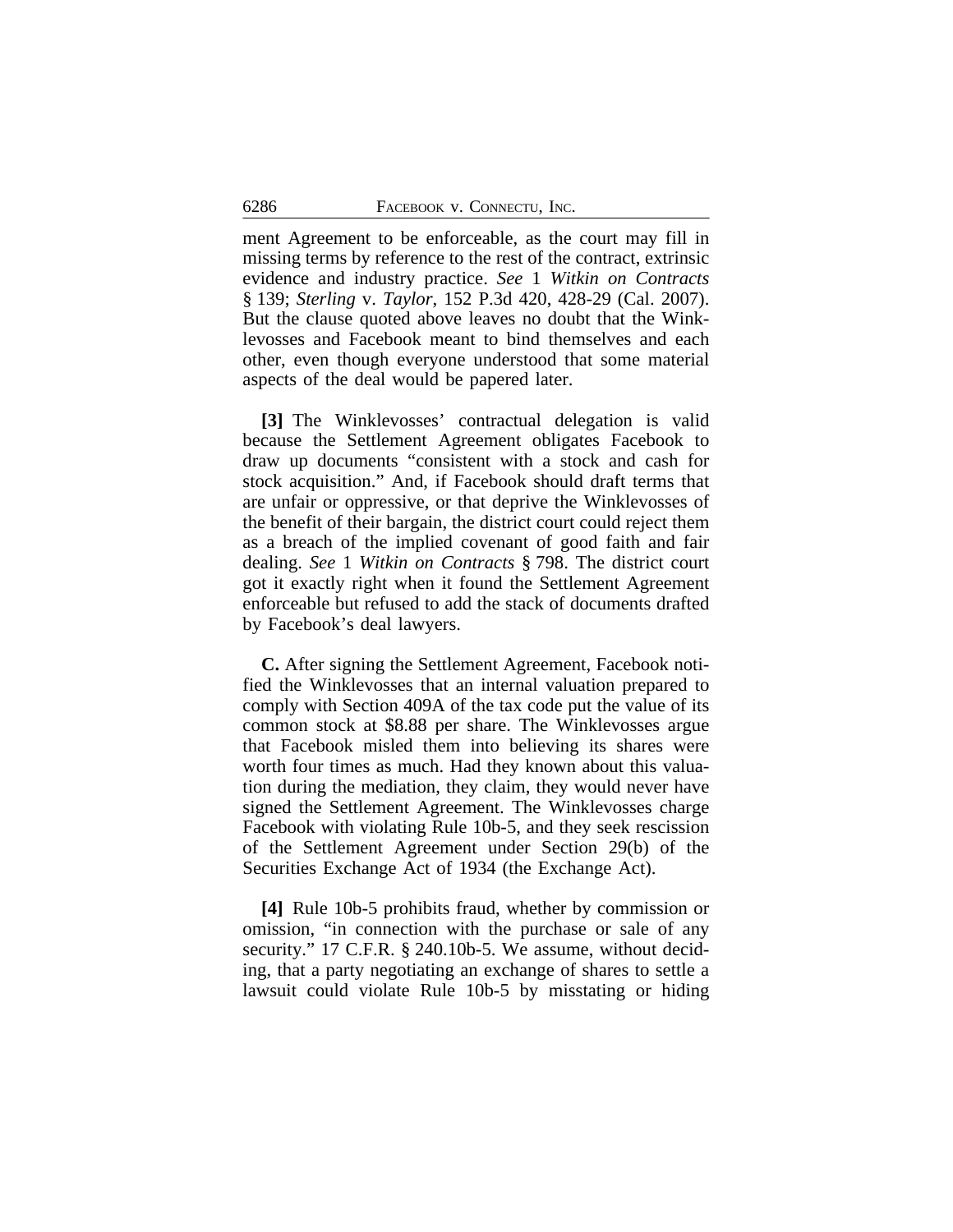information that would materially change the other side's evaluation of the settlement. *Cf. Green* v. *Ancora-Citronelle Corp.*, 577 F.2d 1380, 1382-83 (9th Cir. 1978); *Foster* v. *Fin. Tech., Inc.*, 517 F.2d 1068, 1071-72 (9th Cir. 1975).

**[5]** Section 29(b) renders voidable "[e]very contract made in violation of any provision of [the securities laws] or of any rule or regulation thereunder, and every contract . . . the performance of which involves [such a] violation." 15 U.S.C. § 78cc(b); *see Mills* v. *Elec. Auto-Lite Co.*, 396 U.S. 375, 387-88 (1970). If Facebook violated Rule 10b-5, the Winklevosses would be entitled to rescission of the Settlement Agreement. *See Mills*, 396 U.S. at 387-88; *Royal Air Props., Inc.* v. *Smith*, 312 F.2d 210, 213 (9th Cir. 1962).

**[6]** The Winklevosses are sophisticated parties who were locked in a contentious struggle over ownership rights in one of the world's fastest-growing companies. They engaged in discovery, which gave them access to a good deal of information about their opponents. They brought half-a-dozen lawyers to the mediation. Howard Winklevoss—father of Cameron and Tyler, former accounting professor at Wharton School of Business and an expert in valuation—also participated. A party seeking to rescind a settlement agreement by claiming a Rule 10b-5 violation under these circumstances faces a steep uphill battle. *See Petro-Ventures, Inc.* v. *Takessian*, 967 F.2d 1337, 1341-42 (9th Cir. 1992); *see also Harsco Corp.* v. *Segui*, 91 F.3d 337, 343-44 (2d Cir. 1996); *Locafrance U.S. Corp.* v. *Intermodal Sys. Leasing, Inc.*, 558 F.2d 1113, 1115 (2d Cir. 1977); *cf. Mergens* v. *Dreyfoos*, 166 F.3d 1114, 1117-18 (11th Cir. 1999) (applying Florida law).

In *Petro-Ventures*, we distinguished between buyers of securities in the context of "an exclusively business relationship," 967 F.2d at 1341, and those "acting in the adversarial setting that is characteristic of litigation," *id.* at 1342. When adversaries "in a roughly equivalent bargaining position and with ready access to counsel" sign an agreement to "estab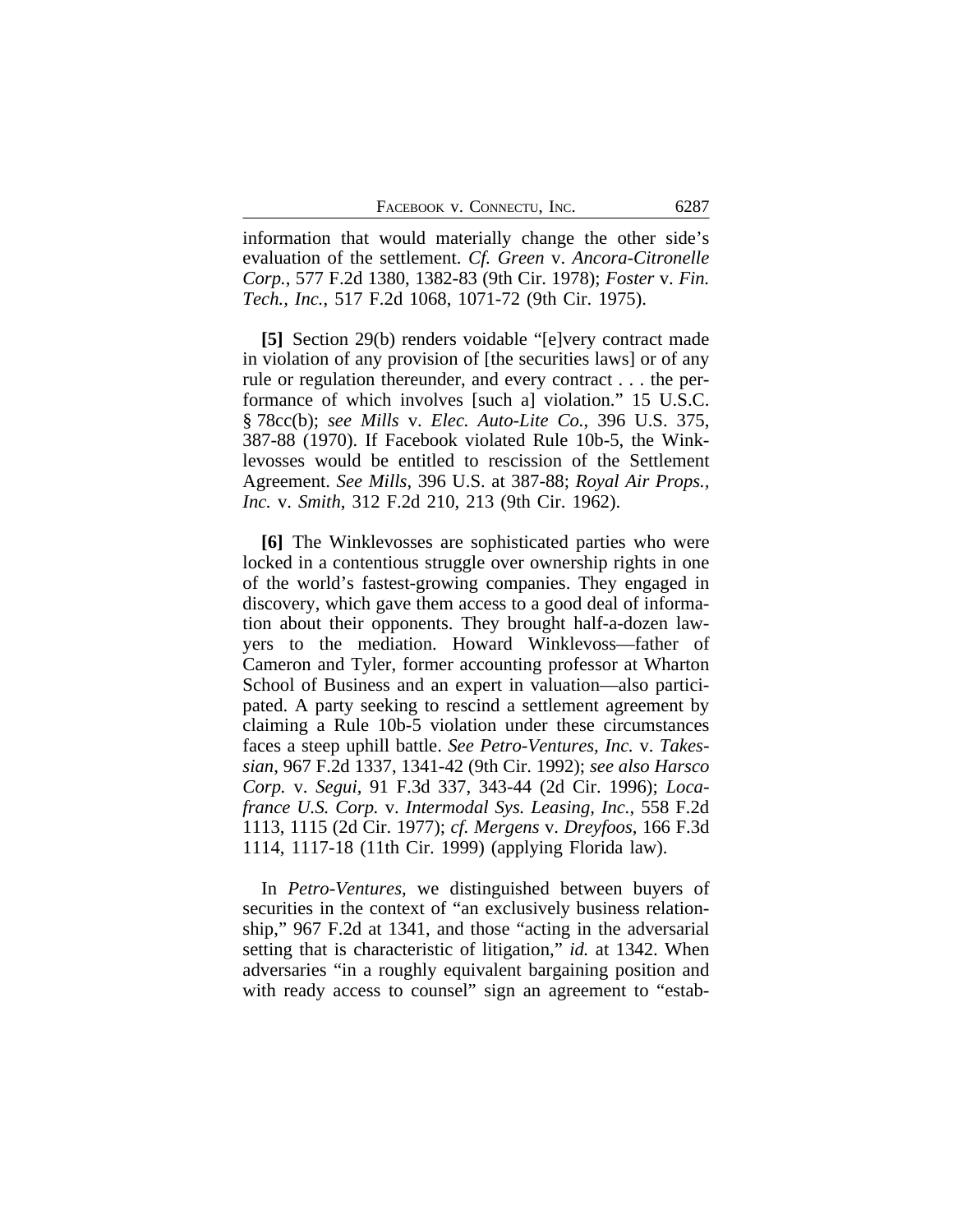lish[ ] a general peace," we enforce the clear terms of the agreement. *Id.* (citing *Locafrance*, 558 F.2d at 1115). Parties involved in litigation know that they are locked in combat with an adversary and thus have every reason to be skeptical of each other's claims and representations. *See Mergens*, 166 F.3d at 1118; *cf. Goodman* v. *Epstein*, 582 F.2d 388, 403-04 (7th Cir. 1978) (holding that parties signing a release of claims have a "duty of inquiry"); *Moseman* v. *Van Leer*, 263 F.3d 129, 133-34 & n.3 (4th Cir. 2001) (same). They can use discovery to ferret out a great deal of information before even commencing settlement negotiations. They can further protect themselves by requiring that the adverse party supply the needed information, or provide specific representations and warranties as a condition of signing the settlement agreement. *See Harsco*, 91 F.3d at 344. Such parties stand on a very different footing from those who enter into an investment relationship in the open market, where it's reasonable to presume candor and fair dealing, and access to inside information is often limited. There are also very important policies that favor giving effect to agreements that put an end to the expensive and disruptive process of litigation. *See, e.g.*, *Franklin* v. *Kaypro Corp.*, 884 F.2d 1222, 1229 (9th Cir. 1989) ("[I]t hardly seems necessary to point out that there is an overriding public interest in settling and quieting litigation."). We analyze the Winklevosses' securities claims in light of these inhospitable principles.

*Release of claims*. The Settlement Agreement grants "all parties" "mutual releases as broad as possible"; the Winklevosses "represent and warrant" that "[t]hey have no further right to assert against Facebook" and "no further claims against Facebook & its related parties." The Winklevosses maintain that they didn't discover the facts giving rise to their Rule 10b-5 claims until after they signed these releases. They argue that the releases don't foreclose their challenge to the Settlement Agreement because Section 29(a) of the Exchange Act precludes a mutual release of unknown securities fraud claims arising out of negotiations to settle a pending lawsuit.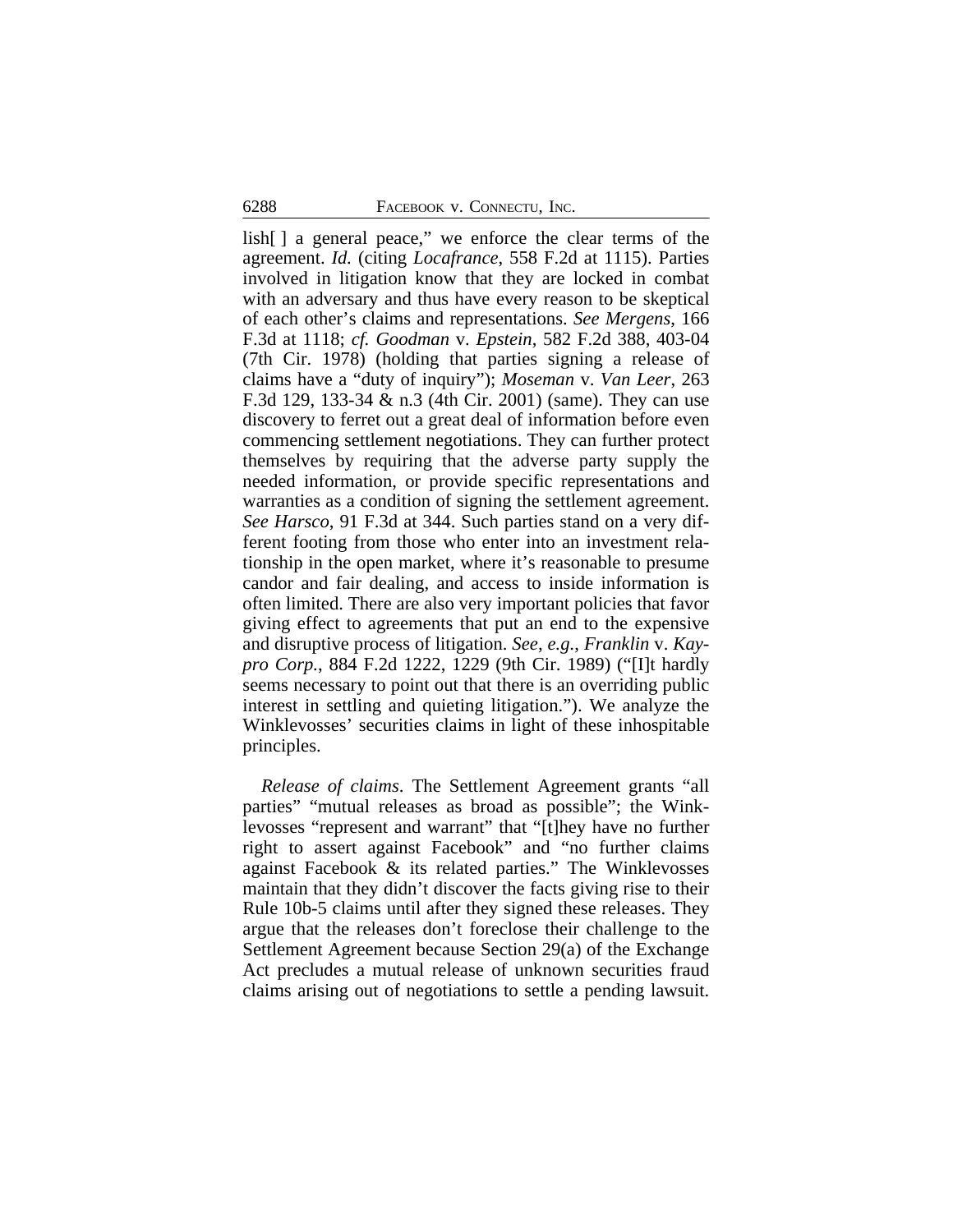*See* 15 U.S.C. § 78cc(a) (voiding "[a]ny condition, stipulation, or provision binding any person to waive compliance with" the securities laws).

**[7]** *Petro-Ventures* dealt with just such a settlement agreement. 967 F.2d at 1338-39. We held that parties possessing roughly equivalent bargaining strength could release *all* claims arising out of the transaction that gave rise to the litigation, even though they hadn't yet discovered some of the securities claims when they signed the settlement. *Id.* at 1342. Such a release is valid if it "is unambiguous in conveying the intent of the parties to release all unknown claims." *Id.* The Settlement Agreement the parties negotiated granted "releases as broad as possible." As sophisticated litigants, the Winklevosses or their counsel should have been familiar with *Petro-Ventures* and understood that the broadest possible release includes both known and unknown securities claims. An agreement meant to end a dispute between sophisticated parties cannot reasonably be interpreted as leaving open the door to litigation about the settlement negotiation process. *See Petro-Ventures*, 967 F.2d at 1342 (discussing the parties' "intent to end their various disputes . . . once and for all" (ellipses in original)). A release in such an agreement would be useless to end litigation if it couldn't include claims arising from the settlement negotiations. *Cf. Sander* v. *Weyerhaeuser*, 966 F.2d 501, 503 (9th Cir. 1992).

**[8]** The Winklevosses point out that Facebook's alleged securities law violations took place in connection with the settlement itself, whereas the unknown securities claim in *Petro-Ventures* arose out of facts that occurred prior to the settlement. This is a distinction without a difference: Both here and in *Petro-Ventures* the parties gave up securities law claims they didn't know they had. If the release is effective in the one case, there's no principled reason it shouldn't be effective in the other. The district court correctly concluded that the Settlement Agreement meant to release claims arising out of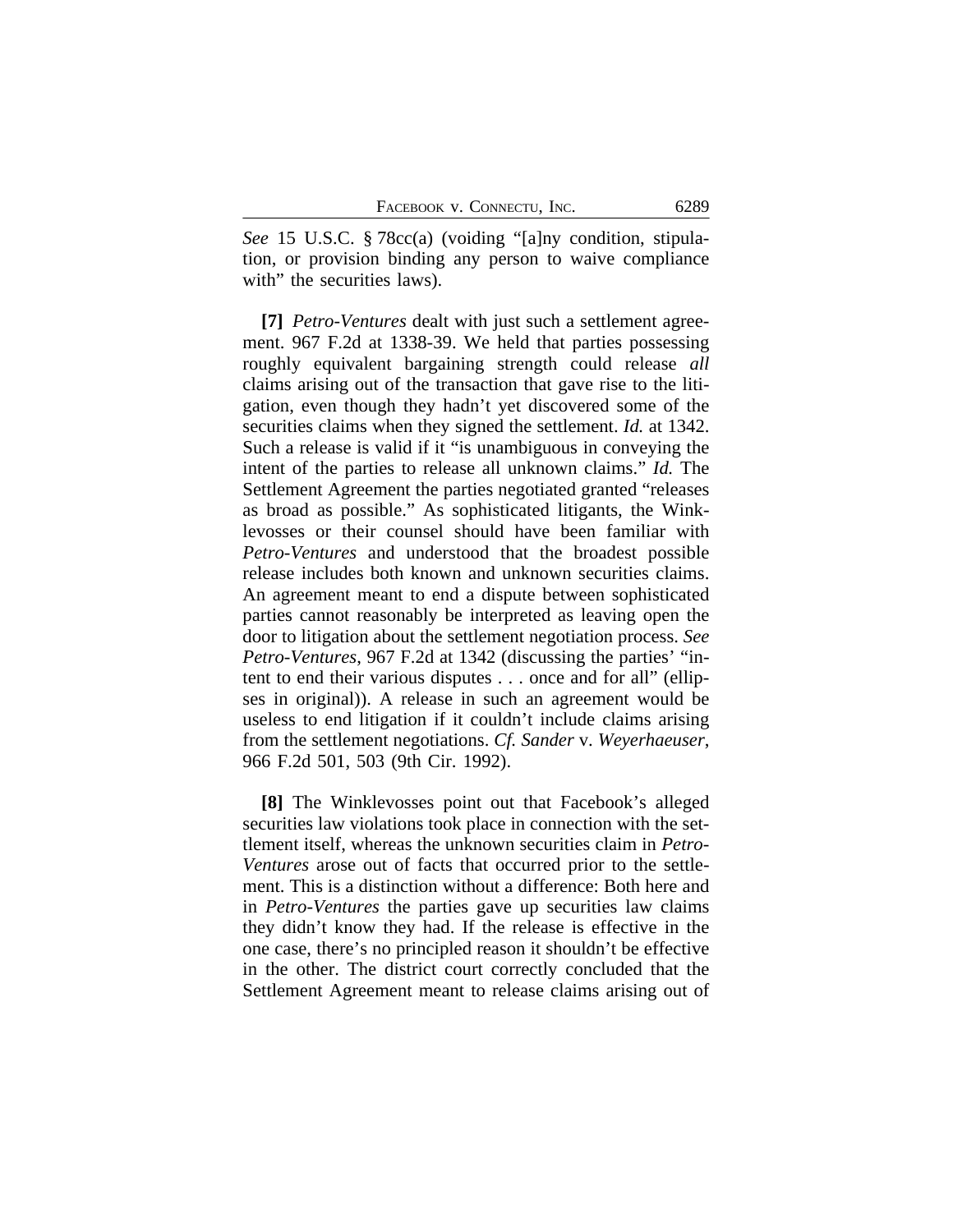the settlement negotiations, and that the release was valid under section 29(a).

*Securities fraud claims*. In any event, the Winklevosses' securities fraud claims fail on the merits. The Winklevosses make two related claims: that Facebook led them to believe during the settlement negotiations that its shares were worth \$35.90, even though Facebook knew that its shares were, in fact, worth only \$8.88; and that Facebook failed to disclose material information, namely the \$8.88 tax valuation, during the negotiations.

In support of these claims, the Winklevosses proffered evidence of what was said and not said during the mediation. The district court excluded this evidence under its Alternative Dispute Resolution (ADR) local rule on "confidential information," which it read to create a "privilege" for "evidence regarding the details of the parties' negotiations in their mediation." A local rule, like any court order, can impose a duty of confidentiality as to any aspect of litigation, including mediation. *See* N.D. Cal. ADR L.R. 6-12(a); *see also* 28 U.S.C. § 652(d). But privileges are created by federal common law. *See* Fed. R. Evid. 501. It's doubtful that a district court can augment the list of privileges by local rule. *Cf. In re Grand Jury Subpoena Dated Dec. 17, 1996*, 148 F.3d 487, 491-93 (5th Cir. 1998) (examining whether a federal statute created an evidentiary privilege). In any event, the parties used a private mediator rather than a court-appointed one. *See* N.D. Cal. ADR L.R. 3-4(b) ("A private ADR procedure may be substituted for a Court program if the parties so stipulate and the assigned Judge approves."). Their mediation was thus "not subject to the . . . ADR Local Rules," including Local Rule 6-11. *Id.*

**[9]** Nevertheless, the district court was right to exclude the proffered evidence. The Confidentiality Agreement, which everyone signed before commencing the mediation, provides that: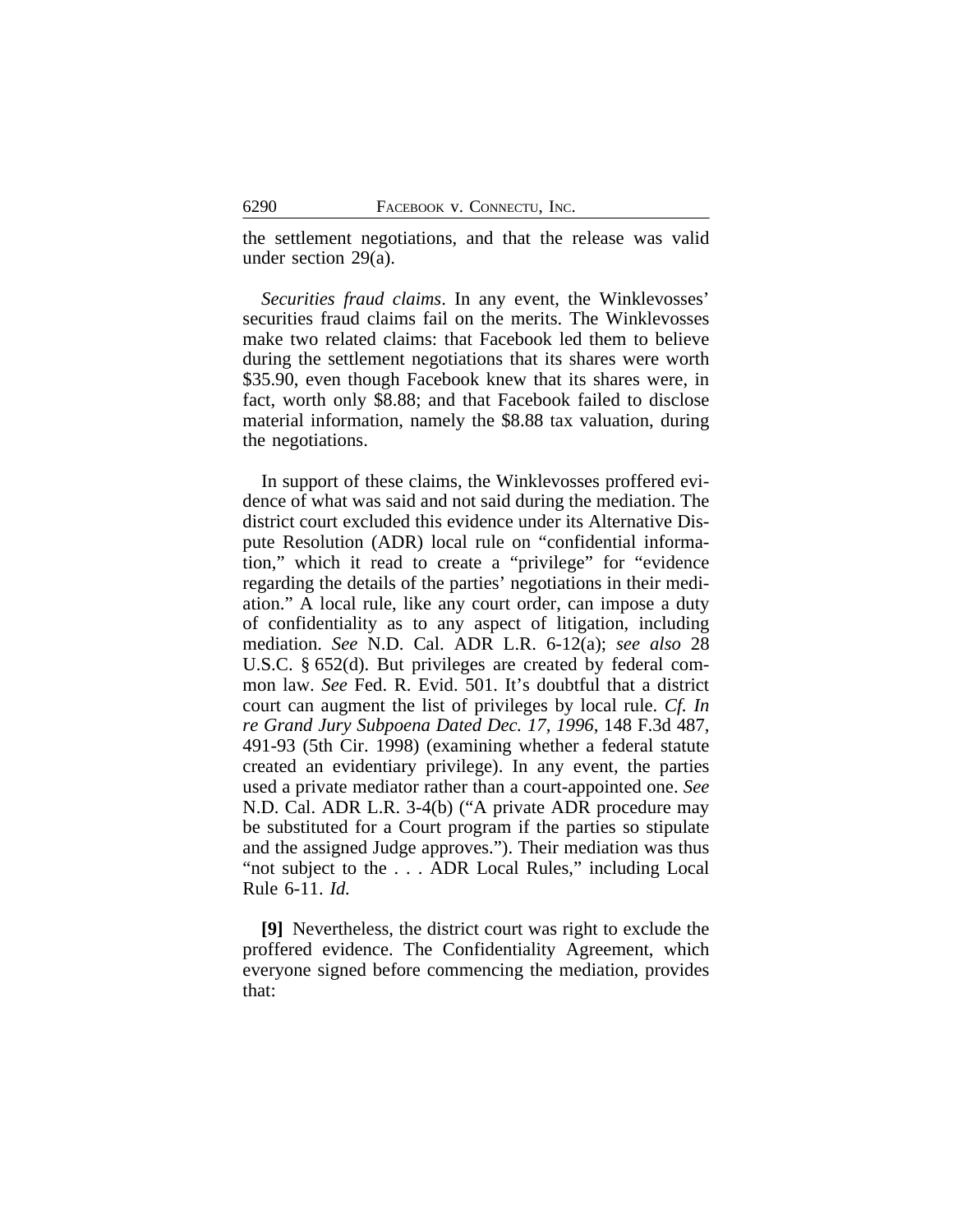All statements made during the course of the mediation or in mediator follow-up thereafter at any time prior to complete settlement of this matter are privileged settlement discussions . . . and are nondiscoverable and inadmissible for any purpose including in any legal proceeding. . . . *No aspect of the mediation shall be relied upon or introduced as evidence in any arbitral, judicial, or other proceeding.* (emphasis added).

This agreement precludes the Winklevosses from introducing in support of their securities claims any evidence of what Facebook said, or did not say, during the mediation. *See Johnson* v. *Am. Online, Inc.*, 280 F. Supp. 2d 1018, 1027 (N.D. Cal. 2003) (enforcing a similar agreement). The Winklevosses can't show that Facebook misled them about the value of its shares or that disclosure of the tax valuation would have significantly altered the mix of information available to them during settlement negotiations. Without such evidence, their securities claims must fail. *See In re Daou Sys., Inc.*, 411 F.3d 1006, 1014 (9th Cir. 2005); *see also McCormick* v. *Fund Am. Cos.*, 26 F.3d 869, 876 (9th Cir. 1994).

The Winklevosses argue that if the Confidentiality Agreement is construed to defeat their Rule 10b-5 claims, it is void under section 29(a) of the Exchange Act as an invalid waiver. But section 29(a) "applie<sup>[s]</sup> only to express waivers of noncompliance," *Levy* v. *Southbrook Int'l Invs., Ltd.*, 263 F.3d 10, 14, 18 (2d Cir. 2001), with the "substantive obligations imposed by the Exchange Act," *Shearson/Am. Express, Inc.* v. *McMahon*, 482 U.S. 220, 228 (1987). The Confidentiality Agreement merely precludes both parties from introducing evidence of a certain kind. Although this frustrates the securities claims the Winklevosses chose to bring, the Confidentiality Agreement doesn't purport to limit or waive their right to sue, Facebook's obligation not to violate Rule 10b-5 or Facebook's liability under any provision of the securities laws. *See McMahon*, 482 U.S. at 230.